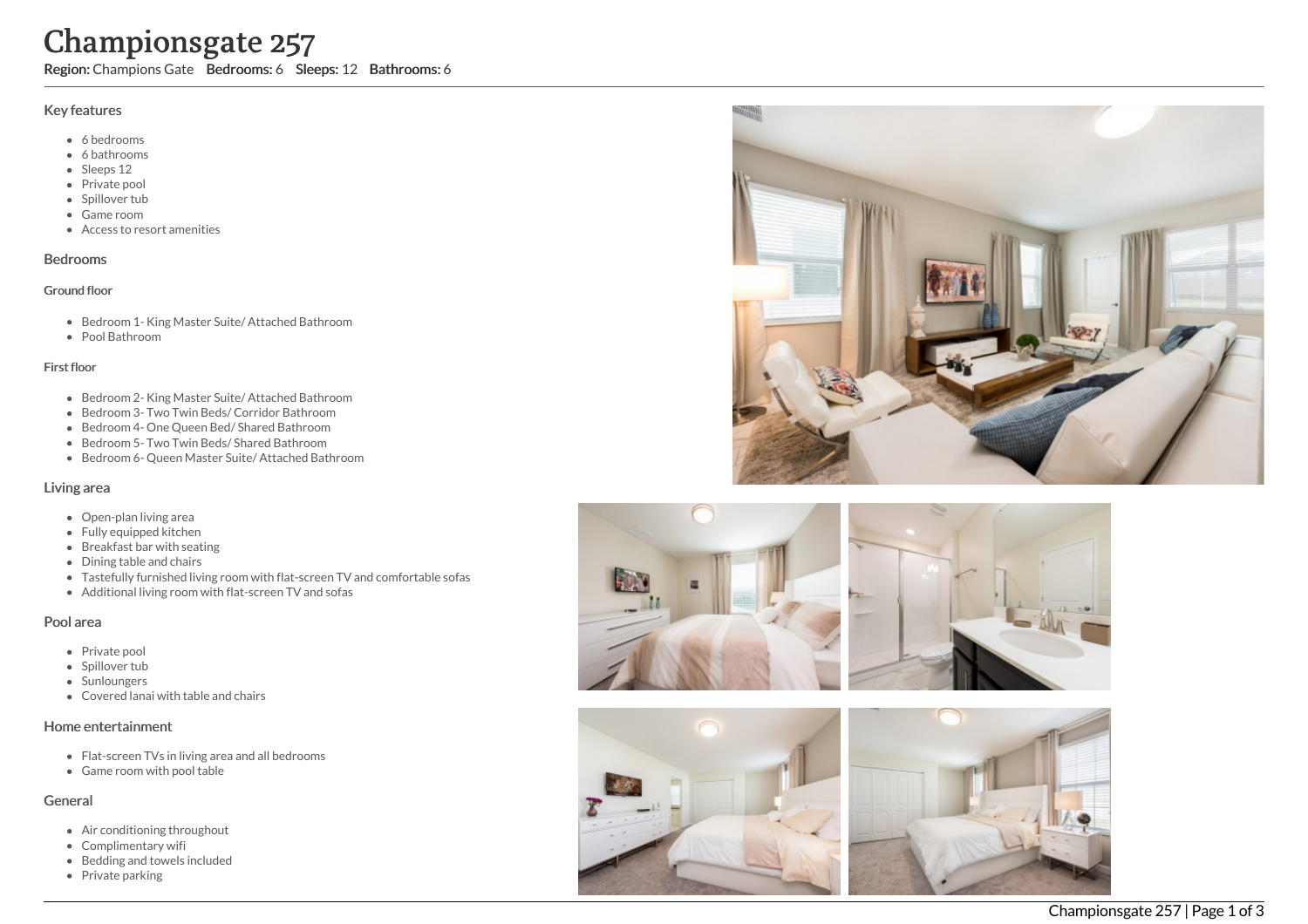#### Laundry room

- Washer and dryer
- Iron and ironing board

## Children's equipment available for hire

- Crib
- Stroller
- $\bullet$  High chair
- Pack and play

## Resort facilities

Ideally located close to many of Orlando A¢â,¬â"¢s theme parks, Championsgate Resort offers a wide variety of fantastic amenities for the whole family to enjoy. Set within 900 acres, this luxury resort is home to an 18-hole championship golf course, a fully equipped gym, a games room and multiple sports courts. Guests can choose from a selection of swimming pools; kids will enjoy the waterslides and splash park whilst adults can float in the lazy river, or relax under a private cabana. An excellent retreat after a busy day at the parks, guests of Championsgate Resort will also have access to a movie theater, a range of shops and an impressive spa. There is also a great selection of restaurants and bars on site, including a poolside grill, a sports bar and the impressive clubhouse.

## Places of interest

- Golf courses 0 miles
- $\bullet$  Shopping mall 3 miles
- Disney World 8 miles
- Seaworld 17 miles
- Universal Studios 20 miles
- Legoland 25 miles
- $\bullet$  Beaches 56 miles